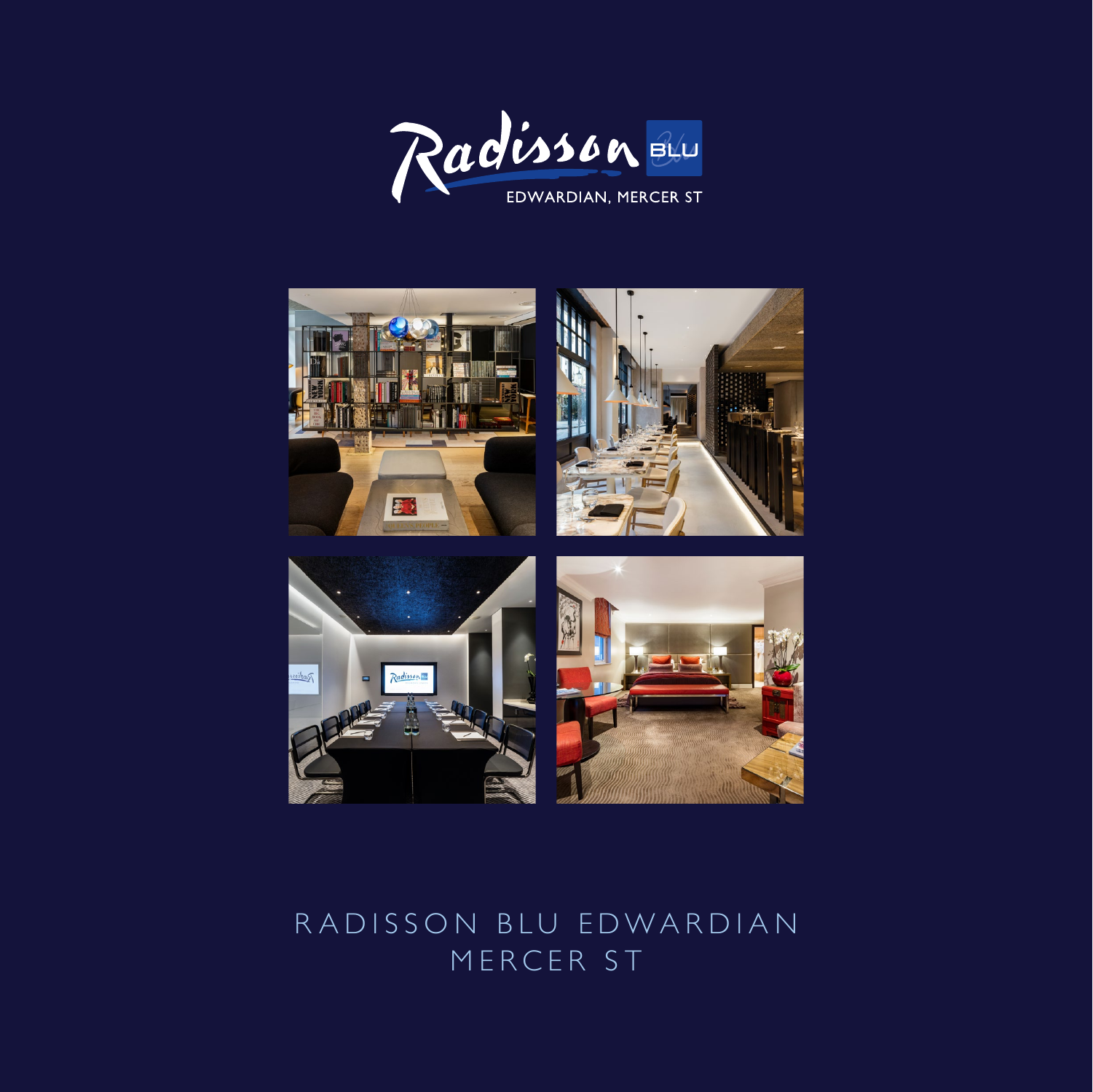#### FACILITIES & SERVICES

- Complimentary Wi-Fi up to 150Mbps on unlimited devices **WIFI**
- Edward virtual host  $\bigcirc$
- Samsung Smart TVs with selection of satellite channels
- Streaming services via Apple TV 4.0 available on request
- In-room safe and mini fridge (stocked on request)
- In-room spa services
- 24-hour business centre
- 24-hour room service
- 24-hour fully-equipped gym
- Nespresso coffee machines available in all rooms
- Complimentary bottled water and turndown service
- Complimentary newspaper and magazines
- 137 air-conditioned bed
- 28 Standard
- 47 Superior
- 54 Premium
- 8 Suites

### MEETINGS & EVENT

Hotel lounge available for private events.

Monmouth Kitchen Monmouth Kitchen evo ambience to recreate the delights of the Mediterra and South America, sho a contemporary selection Italian and Peruvian sma complemented with the wines and our signature

### **TRAVEL**

| <b>rooms</b>                                                                                                   | Car Park<br>Museum Street                             |
|----------------------------------------------------------------------------------------------------------------|-------------------------------------------------------|
|                                                                                                                | <b>Shelton Street</b>                                 |
|                                                                                                                | Underground<br>Covent Garden<br>(Piccadilly Line)     |
| S.                                                                                                             | Leicester Square<br>(Piccadilly and Northern Lines)   |
|                                                                                                                | Tottenham Court Road<br>(Central and Northern Lines)  |
| σr                                                                                                             | Crossrail<br>Tottenham Court Road<br>(Elizabeth Line) |
|                                                                                                                | <b>Trains</b><br>Charing Cross (0.8 mile)             |
| kes an<br>e culinary -<br>anean<br>wcasing<br>$\overline{\mathsf{p}}$ of<br>Il plates,<br>finest<br>cocktails. | Waterloo (I mile)                                     |
|                                                                                                                | King's Cross St. Pancras<br>Eurostar (2 miles)        |
|                                                                                                                | Airport<br>City Airport (10 miles)                    |
|                                                                                                                | Heathrow (18 miles)                                   |
|                                                                                                                | Gatwick (28 miles)                                    |
|                                                                                                                | Luton (35 miles)                                      |
|                                                                                                                |                                                       |

Stansted (37 miles)

Located in one of London's most vibrant districts, experience uniquely stylish but modern bedrooms and a popular small plates restaurant, moments from Covent Garden's markets and tube station.

#### BEDROOMS

5 meeting rooms. Capacity for up to 60.

Private dining available.

### RESTAURANT

# DISCOVER A BOUTIQUE HAVEN IN THE HEART OF COVENT GARDEN